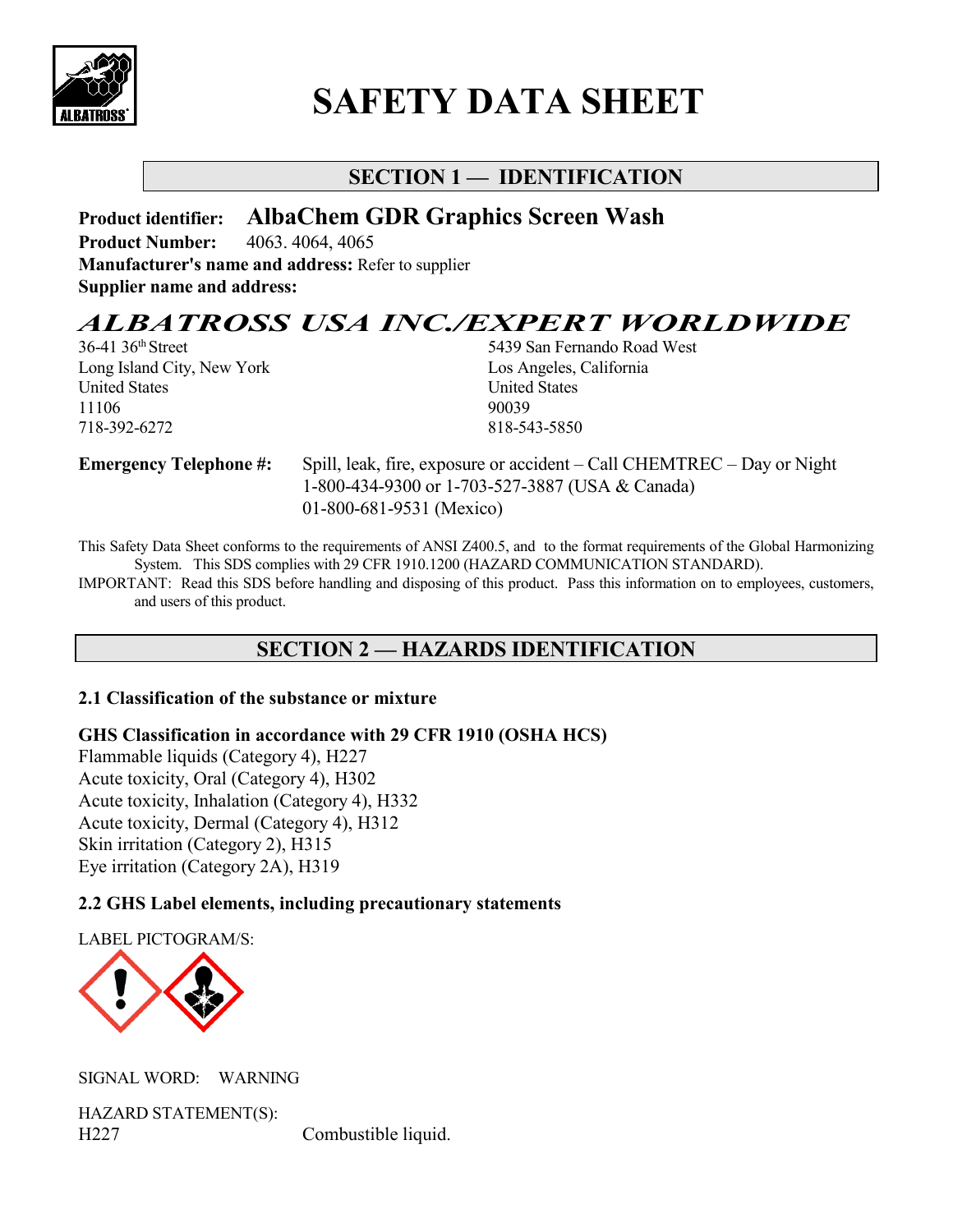AlbaChem GDR Page 2 of 8

| $H302 + H312 + H332$ | Harmful if swallowed, in contact with skin or if inhaled |
|----------------------|----------------------------------------------------------|
| H315                 | Causes skin irritation.                                  |
| H319                 | Causes serious eye irritation                            |

PRECAUTIONARY STATEMENTS:

- P210 Keep away from heat/sparks/open flames/hot surfaces. No smoking.
- P261 Avoid breathing dust/ fume/ gas/ mist/ vapors/ spray.
- P264 Wash skin thoroughly after handling.
- P270 Do not eat, drink or smoke when using this product
- P271 Use only outdoors or in a well-ventilated area.
- P280 Wear protective gloves/ protective clothing/ eye protection/ face protection.
- P301 + P312 IF SWALLOWED: Call a POISON CENTER or doctor/ physician if you feel unwell.
- P302 + P352 IF ON SKIN: Wash with plenty of soap and water.
- P304 + P340 IF INHALED: Remove victim to fresh air and keep at rest in a position comfortable for breathing.

P305+P351+P338 IF IN EYES: Rinse cautiously with water for several minutes. Remove Contact lenses, if present and easy to do. Continue rinsing.

- P312 Call a POISON CENTER or doctor/ physician if you feel unwell.
- P322 Specific measures (see supplemental first aid instructions on this label).
- P330 Rinse mouth.
- P332 + P313 If skin irritation occurs: Get medical advice/ attention.
- P337 + P313 If eye irritation persists: Get medical advice/ attention.
- P362 Take off contaminated clothing and wash before reuse.
- P370 + P378 In case of fire: Use dry sand, dry chemical or alcohol-resistant foam for Extinction.
- P403 + P235 Store in a well-ventilated place. Keep cool.
- P501 Dispose of contents/ container to an approved waste disposal plant.

## **2.3 Hazards not otherwise classified (HNOC) or not covered by GHS**

Rapidly absorbed through skin.

# **SECTION 3 — COMPOSITION/INFORMATION ON INGREDIENTS**

CONTAINS: 30-85% 2-BUTOXYETHANOL (111-76-2) {203-905-0}

5-15% DIPROPYLENE GLYCOL METHYL ETHER (34590-94-8) {252-104-2} 5-15% DIPROPYLENE GLYCOL METHYL ETHER ACETATE (88917-22-0) {406-880-6}

Number in parentheses is CAS #, number in brackets is European EC #.

# **SECTION 4 — FIRST AID MEASURES**

#### **4.1 Description of first aid measures**

#### **General advice**

Consult a physician. Show this safety data sheet to the doctor in attendance. Move out of dangerous area. **If inhaled** 

If breathed in, move person into fresh air. If not breathing, give artificial respiration. Consult a physician. **In case of skin contact** 

Wash off with soap and plenty of water. Consult a physician.

#### **In case of eye contact**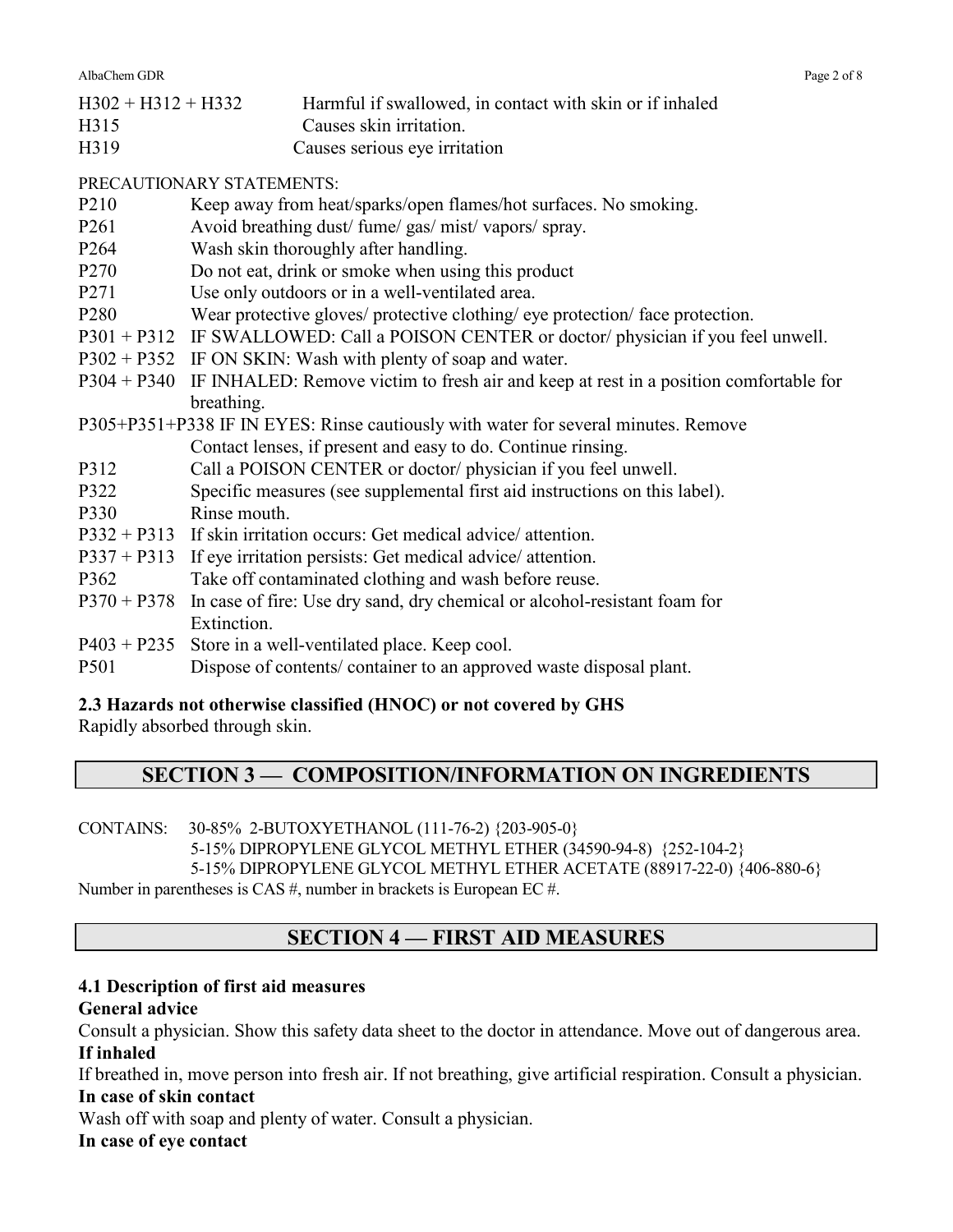Rinse thoroughly with plenty of water for at least 15 minutes and consult a physician.

#### **If swallowed**

Do NOT induce vomiting. Never give anything by mouth to an unconscious person. Rinse mouth with water. Consult a physician.

## **4.2 Most important symptoms and effects, both acute and delayed**

The most important known symptoms and effects are described in the labelling (see section 2.2) and/or in section 11

## **4.3 Indication of any immediate medical attention and special treatment needed**

No data available

## **SECTION 5 — FIRE FIGHTING MEASURES**

## **5.1 Extinguishing media**

#### **Suitable extinguishing media**

Use water spray, alcohol-resistant foam, dry chemical or carbon dioxide.

#### **5.2 Special hazards arising from the substance or mixture**

Carbon oxides

#### **5.3 Advice for firefighters**

Wear self-contained breathing apparatus for firefighting if necessary.

#### **5.4 Further information**

Use water spray to cool unopened containers.

# **SECTION 6 — ACCIDENTAL RELEASE MEASURES**

#### **6.1 Personal precautions, protective equipment and emergency procedures**

Use personal protective equipment. Avoid breathing vapors, mist or gas. Ensure adequate ventilation. Remove all sources of ignition. Beware of vapors accumulating to form explosive concentrations. Vapors can accumulate in low areas.

For personal protection see section 8.

#### **6.2 Environmental precautions**

Prevent further leakage or spillage if safe to do so. Do not let product enter drains.

## **6.3 Methods and materials for containment and cleaning up**

Contain spillage, and then collect with an electrically protected vacuum cleaner or by wet-brushing and place in container for disposal according to local regulations (see section 13). Keep in suitable, closed containers for disposal.

## **6.4 Reference to other sections**

For disposal see section 13.

# **SECTION 7 — HANDLING AND STORAGE**

#### **7.1 Precautions for safe handling**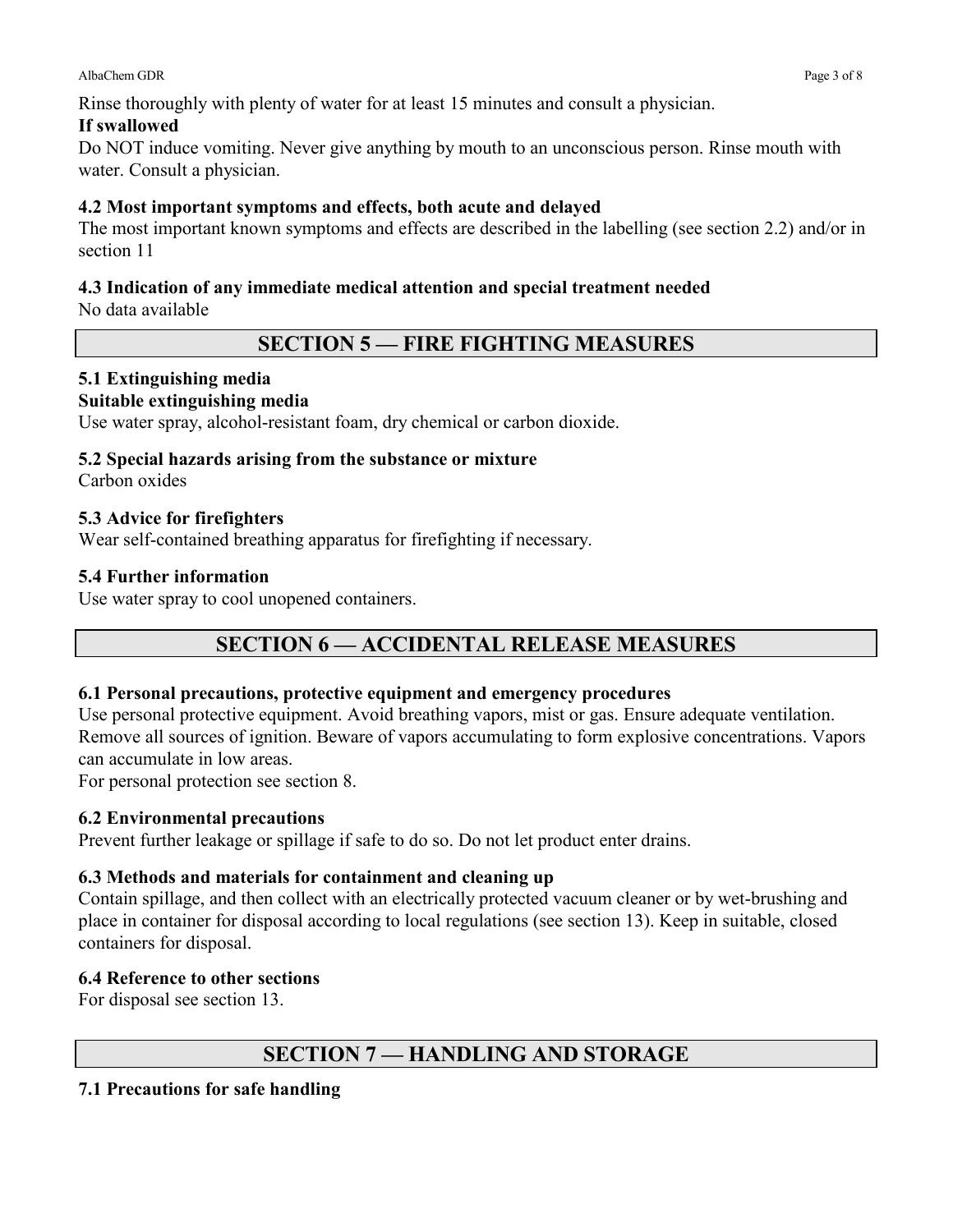2.2.

#### **7.2 Conditions for safe storage, including any incompatibilities**

Keep container tightly closed in a dry and well-ventilated place.

#### **7.3 Specific end use(s)**

Apart from the uses mentioned in section 1.2 no other specific uses are stipulated

## **SECTION 8 — EXPOSURE CONTROLS / PERSONAL PROTECTION**

#### **Appropriate engineering controls**

Handle in accordance with good industrial hygiene and safety practice. Wash hands before breaks and at the end of workday.

#### **Personal protective equipment**

#### **Eye/face protection**

Face shield and safety glasses Use equipment for eye protection tested and approved under appropriate government standards such as NIOSH (US) or EN 166(EU).

#### **Skin protection**

Handle with gloves. Gloves must be inspected prior to use. Use proper glove removal technique (without touching glove's outer surface) to avoid skin contact with this product. Dispose of contaminated gloves after use in accordance with applicable laws and good laboratory practices. Wash and dry hands. Full contact

Material: Nitrile rubber Minimum layer thickness: 0.4 mm Break through time: 480 min Material tested: Camatril® (KCL 730 / Aldrich Z677442, Size M)

Splash contact Material: Nitrile rubber Minimum layer thickness: 0.2 mm Break through time: 30 min Test method: EN374

If used in solution, or mixed with other substances, and under conditions which differ from EN 374, contact the supplier of the CE approved gloves. This recommendation is advisory only and must be evaluated by an industrial hygienist and safety officer familiar with the specific situation of anticipated use by our customers. It should not be construed as offering an approval for any specific use scenario. **Body Protection** Complete suit protecting against chemicals, The type of protective equipment must be selected according to the concentration and amount of the dangerous substance at the specific workplace. **Respiratory protection** Where risk assessment shows air-purifying respirators are appropriate use a fullface respirator with multipurpose combination (US) or type ABEK (EN 14387) respirator cartridges as a backup to engineering controls. If the respirator is the sole means of protection, use a full-face supplied air respirator. Use respirators and components tested and approved under appropriate government standards such as NIOSH (US) or CEN (EU).

#### **Control of environmental exposure**

Prevent further leakage or spillage if safe to do so. Do not let product enter drains

## **SECTION 9 — PHYSICAL & CHEMICAL PROPERTIES**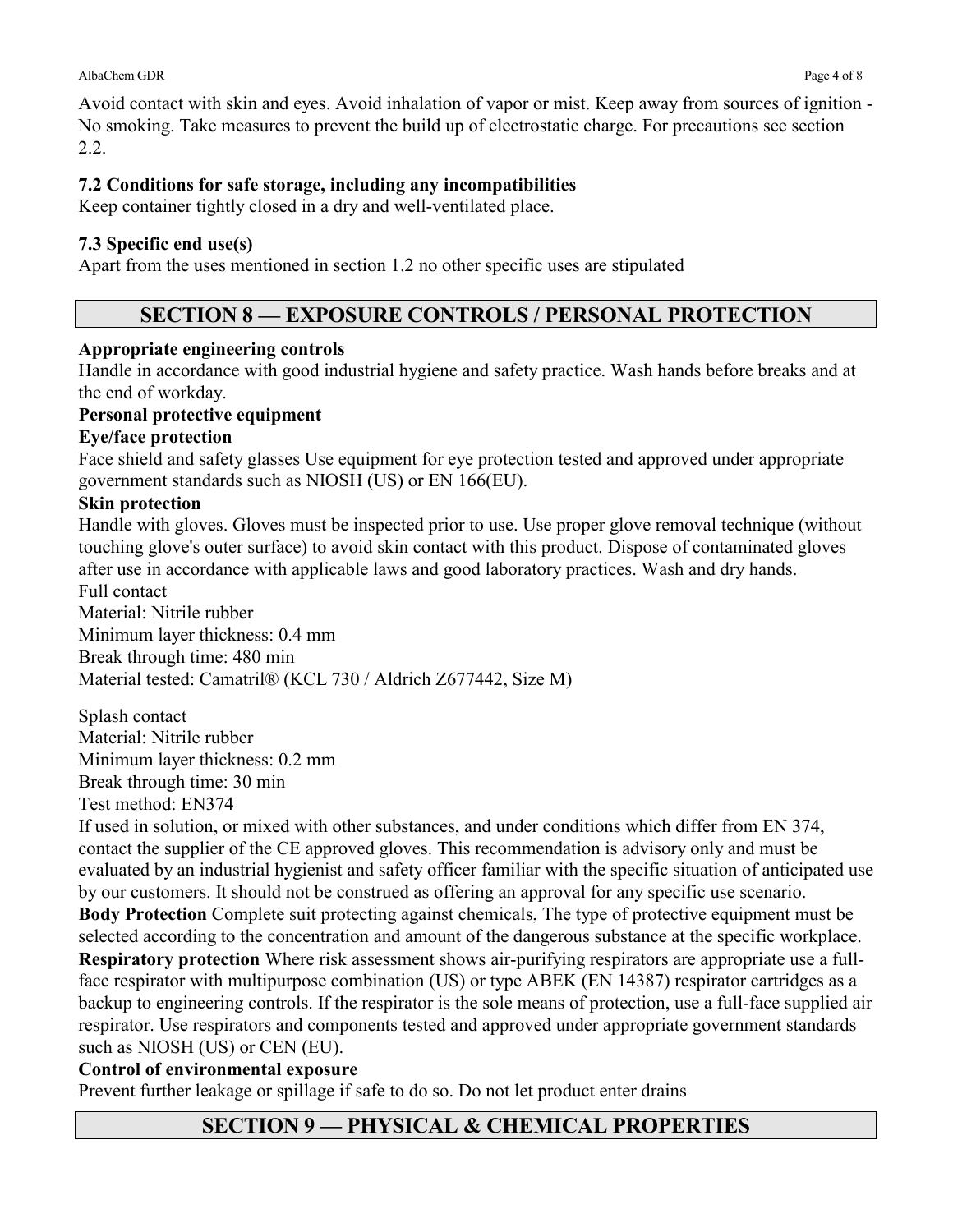#### **9.1 Information on basic physical and chemical properties**

| a) Appearance                              | Form: clear, liquid Colour: colourless                               |  |
|--------------------------------------------|----------------------------------------------------------------------|--|
| b) Odour                                   | No data available                                                    |  |
| c) Odor Threshold                          | No data available                                                    |  |
| $d$ ) pH                                   | No data available                                                    |  |
| e) Melting point/freezing point            | Melting point/range: $-75$ °C ( $-103$ °F) - lit.                    |  |
| f) Initial boiling point and               |                                                                      |  |
| boiling range                              | 169 - 172.5 °C (336 - 342.5 °F) - lit.                               |  |
| g) Flash point 67 °C (153 °F) - closed cup |                                                                      |  |
| h) Evaporation rate                        | No data available                                                    |  |
| i) Flammability (solid, gas)               | No data available                                                    |  |
| j) Upper/lower                             |                                                                      |  |
|                                            | flammability or explosive limits Upper explosion limit: $12.7\%$ (V) |  |
|                                            | Lower explosion limit: $1.1\%$ (V)                                   |  |
| k) Vapor pressure                          | 13 hPa (10 mmHg) at 81 °C (178 °F)                                   |  |
|                                            | <1 hPa (<1 mmHg) at 20 °C (68 °F)                                    |  |
| 1) Vapor density                           | $4.08 - (Air = 1.0)$                                                 |  |
| m) Relative density                        | 0.902 g/cm3 at 25 °C (77 °F)                                         |  |
| n) Water solubility                        | No data available                                                    |  |
| o) Partition coefficient:                  |                                                                      |  |
| n octanol/water                            | $log$ Pow: $0.83$                                                    |  |
| p) Auto-ignition                           |                                                                      |  |
| temperature                                | No data available                                                    |  |
| q) Decomposition temperature               | No data available                                                    |  |
| r) Viscosity                               | No data available                                                    |  |
| s) Explosive properties                    | No data available                                                    |  |
|                                            | No data available                                                    |  |
| t) Oxidizing properties                    |                                                                      |  |
| 9.2 Other safety information               |                                                                      |  |

| Surface tension        | 27.4 mN/m at 25 $^{\circ}$ C (77 $^{\circ}$ F) |
|------------------------|------------------------------------------------|
| Relative vapor density | $4.08 - (Air = 1.0)$                           |

# **SECTION 10 — STABILITY & REACTIVITY**

#### **10.1 Reactivity** No data available

**10.2 Chemical stability** Stable under recommended storage conditions.

**10.3 Possibility of hazardous reactions** No data available

**10.4 Conditions to avoid** Heat, flames and sparks Incompatible materials Strong oxidizing agents

**10.5 Hazardous decomposition products** Other decomposition products - No data available In the event of fire: see section 5

## **SECTION 11 — TOXICOLOGICAL INFORMATION**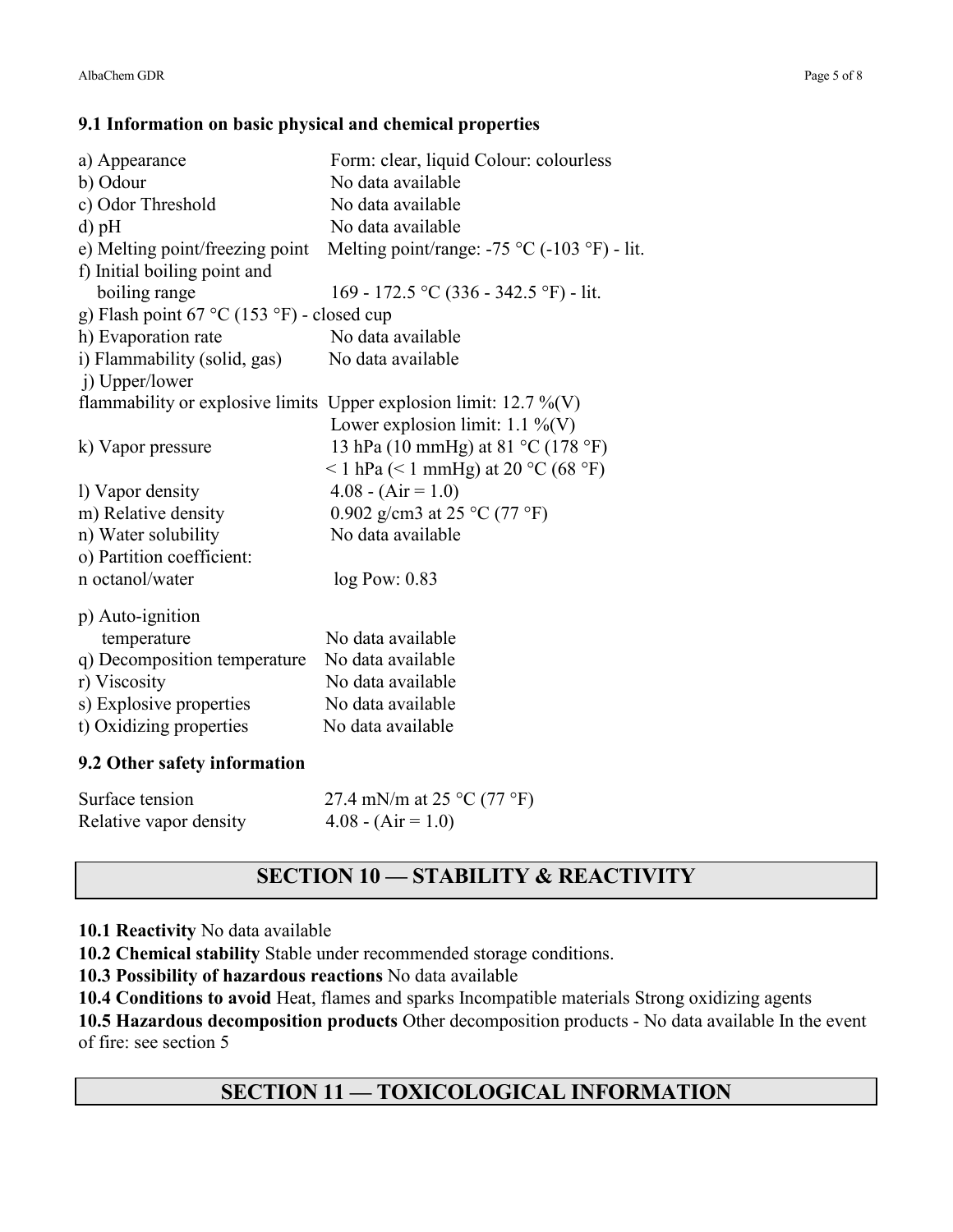#### **11.1 Information on toxicological Effects**

#### **Acute toxicity**

LD50 Oral - Rat - 470 mg/kg LC50 Inhalation - Rat - 4 h - 450 ppm Remarks: Behavioral:Ataxia. Nutritional and Gross Metabolic:Weight loss or decreased weight gain. Dermal: Classified according to Regulation (EU) 1272/2008, Annex VI (Table 3.1/3.2) LD50 Intraperitoneal - Rat - 220 mg/kg LD50 Intravenous - Rat - 307 mg/kg **Skin corrosion/irritation**  Skin - Rabbit Result: Open irritation test **Serious eye damage/eye irritation**  Eyes - Rabbit Result: Moderate eye irritation - 24 h **Respiratory or skin sensitization**  No data available **Germ cell mutagen**  city No data available

#### **Carcinogenicity**

IARC: 3 - Group 3: Not classifiable as to its carcinogenicity to humans (2-Butoxyethanol) NTP: No component of this product present at levels greater than or equal to  $0.1\%$  is identified as a known or anticipated carcinogen by NTP.

OSHA: No component of this product present at levels greater than or equal to 0.1% is identified as a carcinogen or potential carcinogen by OSHA.

#### **Reproductive toxicity**

No data available Overexposure may cause reproductive disorder(s) based on tests with laboratory animals.

#### **Specific target organ toxicity - single exposure**

No data available **Specific target organ toxicity - repeated exposure**  No data available **Aspiration hazard**  No data available **Additional Information**  RTECS: KJ8575000

Human exposure above 200 ppm can be expected to cause narcosis, damage to the kidney and liver and present an abnormal blood picture showing erythropenia, reticulocytosis, granulocytosis, leukocytosis, and would be likely to cause fragility of erythrocytes and hematuria. Swallowing of 2-butoxyethanol results in a sour taste that turns to a burning sensation and is followed by numbness of the tongue which indicates paralysis of the sensory nerve endings., Central nervous system depression, Headache, narcosis Stomach - Irregularities - Based on Human Evidence Stomach - Irregularities - Based on Human Evidence Aldrich - 579556

## **SECTION 12 — ECOLOGICAL INFORMATION**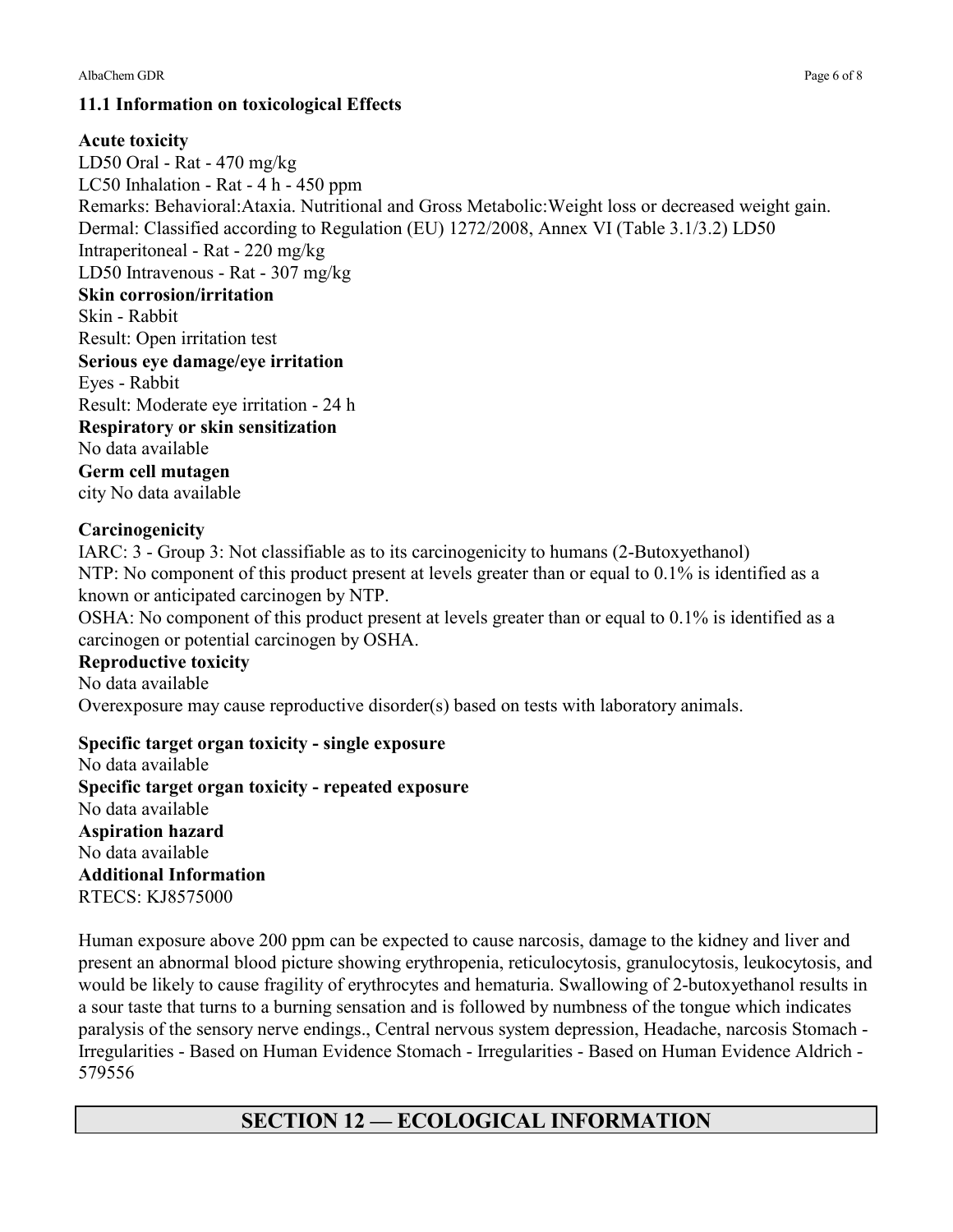Toxicity to fish  $LC50$  - other fish - 220 mg/l - 96 h Toxicity to daphnia and other aquatic invertebrates EC50 - Daphnia magna (Water

flea) - 1,815 mg/l - 24 h

**12.2 Persistence and degradability**  No data available Ratio BOD/ThBOD 88 %

**12.3 Bioaccumulative potential** 

No data available **12.4 Mobility in soil** 

No data available

#### **12.5 Results of PBT and vPvB assessment**

PBT/vPvB assessment not available as chemical safety assessment not required/not conducted

**12.6 Other adverse effects** 

No data available

## **SECTION 13 — DISPOSAL CONSIDERATIONS**

#### **13.1 Waste treatment methods**

Product This combustible material may be burned in a chemical incinerator equipped with an afterburner and scrubber. Offer surplus and non-recyclable solutions to a licensed disposal company. Contact a licensed professional waste disposal service to dispose of this material. Contaminated packaging Dispose of as unused product.

## **SECTION 14 — TRANSPORT INFORMATION**

**DOT SHIPPING NAME: BULK:** Combustible Liquid, n.o.s. NA1993, PG-III

(Ethylene Glycol Monobutyl Ether, Dipropylene Glycol Methy Ether,Dipropylene Glycol Methyl Ether Acetate )

Combustible liquid. Not DOT regulated on trucks in containers of < 119 gallons.

**DRUM LABEL:** None (Combustible Liquid)

IATA/ICAO: None

**IMO/IMDG:** None

**EMERGENCY RESPONSE GUIDEBOOK NUMBER:** 128

## **SECTION 15 — REGULATORY INFORMATION**

#### **SARA 302 Components**

No chemicals in this material are subject to the reporting requirements of SARA Title III, Section 302.

#### **SARA 313 Components**

The following components are subject to reporting levels established by SARA Title III, Section 313: 2- Butoxyethanol CAS-No. 111-76-2 Revision Date 1993-04-24

#### **SARA 311/312 Hazards**

Fire Hazard, Acute Health Hazard, Chronic Health Hazard

## **Massachusetts Right To Know Components**

2-Butoxyethanol CAS-No. 111-76-2 Revision Date 1993-04-24

## **Pennsylvania Right To Know Components**

2-Butoxyethanol CAS-No. 111-76-2 Revision Date 1993-04-24

**New Jersey Right To Know Components**